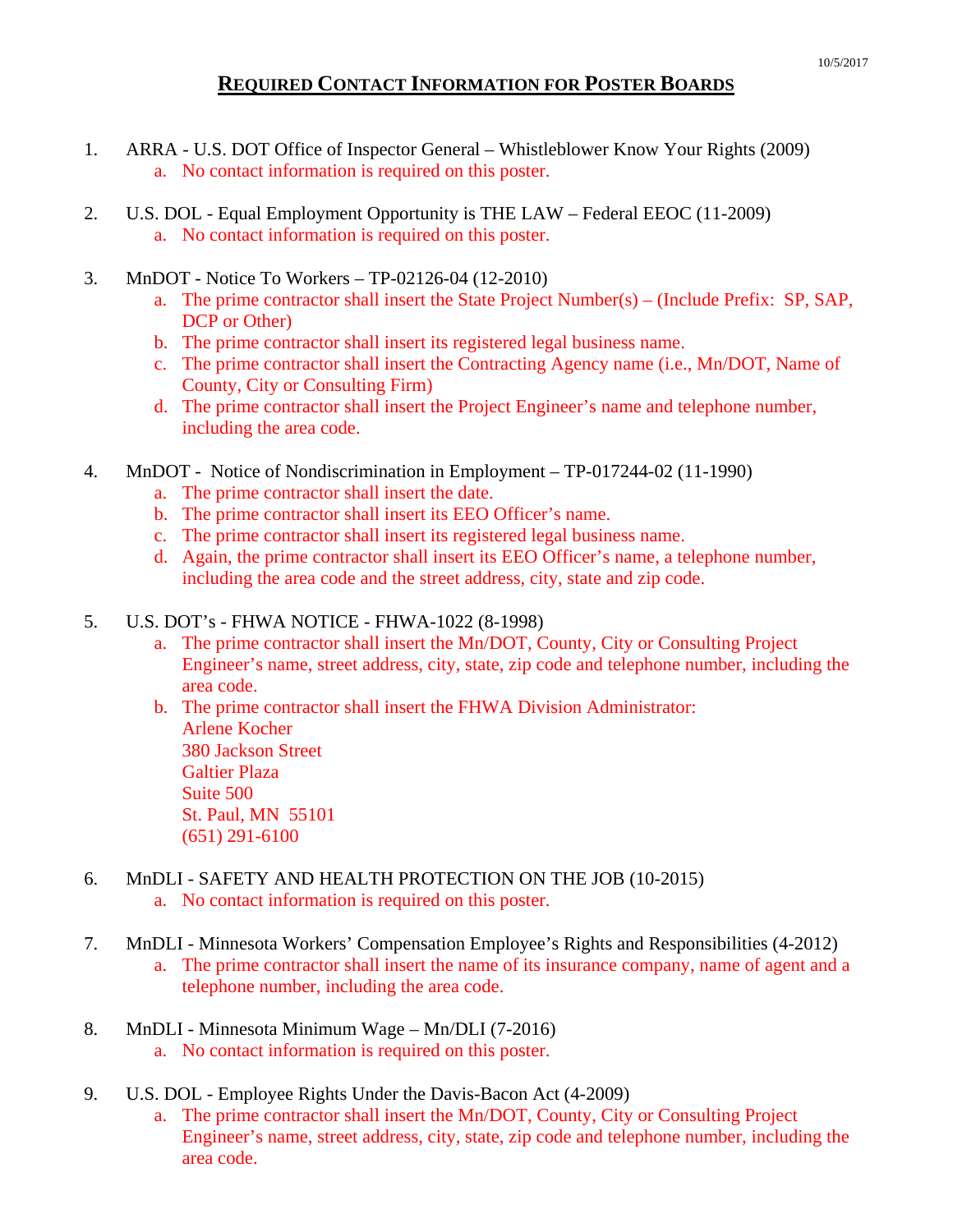- 10. U.S. DOL Federal Minimum Wage (7-2016) a. No contact information is required on this poster.
- 11. U.S. DOL Family Medical Leave Act U.S. DOL (4-2016) a. No contact information is required on this poster.
- 12. MnDOT Americans With Disabilities Act Alternative Posters a. No contact information is required on this poster.
- 13. U.S. DOL Equal Opportunity is the Law Supplement a. No contact information is required on this poster.
- 14. FHWA Pay Transparency a. No contact information is required on this poster.
- 15. U.S. DOL Your Rights Under USERRA (4-2017) a. No contact information is required on this poster.
- 16. U.S. DOL Polygraph Protection Act (7-2016) a. No contact information is required on this poster.